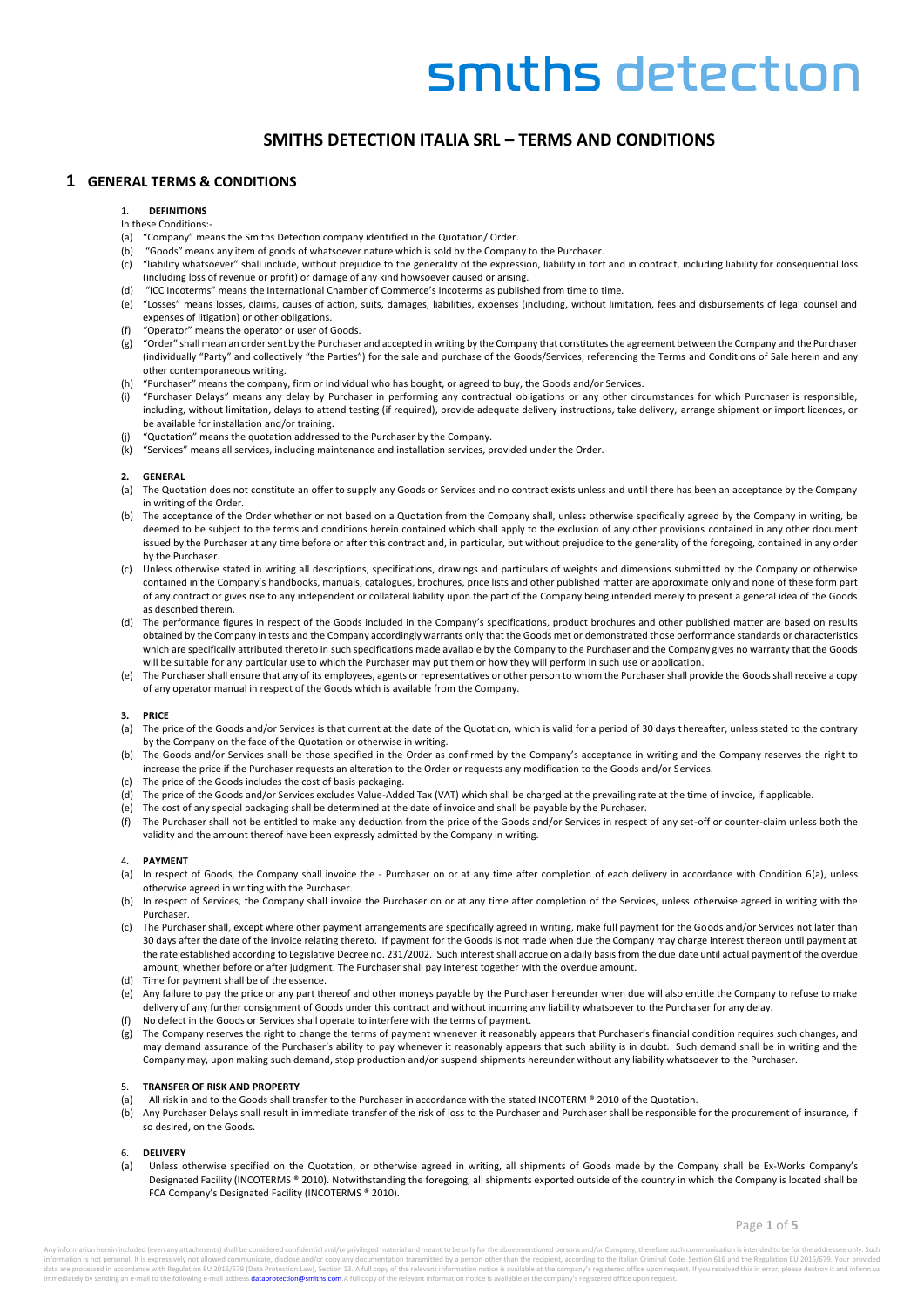- (b) Unless otherwise stated in writing any time or date for the delivery of Goods shall run from the date on which acceptance of the Order is communicated to the Purchaser. Any dates quoted for delivery of the Goods are approximate only, and the time of delivery is not of the essence.
- (c) Where the Goods are delivered EXW (INCOTERMS ® 2010), the Purchaser shall collect the Goods from the Company's premises within 3 business days of the Company notifying the Purchaser that the Goods are ready for collection.
- (d) Delivery and the Purchaser's acceptance of the Goods shall be deemed to have taken place at the earliest point in time at which the Company notifies the Purchaser that the Goods are ready for collection. The risk passes to the Purchaser under the ICC Incoterms ® 2010 – EXW – Ex-Works.
- (e) Without prejudice to any rights of the Company hereunder, if the Purchaser shall fail to give on or before the agreed date of delivery all instructions reasonably required by the Company and all necessary documents, licences, consents and authorities (which the Purchaser is obliged under these terms and conditions or by law to obtain) for forwarding the Goods or if there is any other Purchaser Delay, the Purchaser shall pay to the Company all storage and insurance costs and any other out of pocket expenses incurred arising from such delay.
- The Purchaser shall be obliged to take delivery of the Goods and/or Services when they are delivered or tendered for delivery in accordance with the Order. Where the Purchaser refuses or is unable (for any reason) to accept delivery of the Goods and/or Services or if there is any other Purchaser Delay, the Company shall have the right (without prejudice to its other rights) to invoice the Purchaser in respect thereof (payment to be made within 30 days of the invoice date) and the Goods and/or Services shall be deemed Delivered. The Company shall be entitled to invoice the Purchaser for the reasonable costs of re-delivery, storage and all other handling costs arising therefrom and the Purchaser shall make payment to the Company within 30 days of the invoice date.
- (g) Purchaser Delays shall be considered excusable delays for the Company and result in a corresponding automatic extension of any agreed upon time for the performance of the Company's obligations under this Order. The Company shall not be liable to the Purchaser under any circumstances whatsoever for any penalty, damage or loss resulting directly or indirectly from any Purchaser Delays.
- Unless otherwise stated in writing the Company shall be entitled to make partial deliveries by instalments and (where the Company has agreed to be responsible for delivery of the Goods to the Puchaser) to determine the route and manner of delivery of the Goods and shall be deemed to have the Purchaser's authority to make such contract with any carrier as the Company may deem reasonable. If the route involves sea transit the Company shall not be obliged to give the Purchaser any notice.
- The Company may deliver the Goods by instalments, which shall be invoiced and paid for separately. Where delivery of the Goods is made in instalments, each instalment shall be construed as constituting a separate agreement to which all the provisions of these conditions shall (with any necessary alterations) apply. Any delay in or defect in an instalment shall not entitled the Purchaser to cancel any other instalment.
- (j) In the event of any delay in delivery or installation whether attributable to cause outside the Company's control or not the Company shall be under no liability whatsoever to the Purchaser to the extent permitted by the applicable law.

# 7. **PRODUCT WARRANTY**

- (a) The Company guarantees the goods supplied by it against defective materials and defective workmanship for the period of validity of the purchasing order issued by the customer, provided that the Purchaser notifies the Company in writing of any alleged defect within 30 days of its discovery. Under this guarantee the Company will make good any defect by repair or replacement within a reasonable period of time if, in the opinion of the Company, the defect constitutes a breach of this product warranty. Purchaser shall not have the right to engage a third party to provide repairs under this condition.
- No any further warranty will be guaranteed by the Company over and above the purchasing order expiration.
- (b) Any parts so repaired or replaced free of charge under this guarantee will be subject to a guarantee on the same terms as this guarantee for the remaining initial guarantee period.
- (c) No claim will be met by the Company under this product warranty arising out of fair wear and tear or if the Goods have been incorrectly fitted, misused, kept in storage or immobilised for one year or more, subjected to neglect or abnormal conditions or involved in any accident or any attempt to repair, replace or modify has been made without the authorization of the Company or if they have been in any way dealt with contrary to any oral or written instructions issued by the Company.
- (d) Equipment and parts that are consumed in normal operation are not covered by this guarantee.

### 8. **SUPPLY OF SERVICES**

- (a) Any dates quoted for delivery of Services are approximate only, and the time shall not be of the essence for performance of Services.
- (b) The Purchaser shall provide the Company, its employees, agents, consultants and subcontractor with access to the Purchaser's premises and other facilities as reasonably required by the Company for the performance of the Services.
- (c) The Purchaser shall obtain and maintain all necessary licences, permissions and consents which may be required for the performance of the Services at the Purchaser's premises.
- (d) The Company shall have the right to make any changes to the Services which are necessary to comply with any applicable law or safety requirement.
- (e) The Company warrants that it shall use reasonable skill and care in the performance of the Services delivered under the Order. The Company does not represent or warrant that all equipment problems will be corrected or if corrected, corrected to the full satisfaction of Purchaser. The express warranty set forth in the first sentence of this provision shall be the only warranty given by the Company with respect to the Services provided. The Purchaser's exclusive remedy for breach of the express warranty set forth in this provision 7 shall be re-performance of the deficient Services within a reasonable period of time. Notice of a breach of this warranty must (i) specify in reasonable detail the nature of the claim, and (ii) be received within thirty (30) days from the last day of performance of the Services.

### 9. **EXCLUSION OF LIABILITY**

- (a) The Purchaser is relying on its own skill and judgement in relation to the Goods supplied under this contract and the Company accepts no liability whatsoever for any knowledge it or its employees, agents or representatives may possess as to the purpose for which the Goods are supplied.
- (b) The Purchaser acknowledges that:
	- (i) The Goods are intended to be used as security screening equipment, in order to assist in the detection of illegal and/or hazardous materials;
		- (ii) The degree of success with which the Goods will fulfil their intended use is dependent on numerous factors, including without limitation the sophistication of efforts to conceal illegal and/or hazardous materials, the chemical identity and quantity of such materials, the skill, diligence and qualifications of the Operator (where applicable) and environmental conditions; and
	- (iii) No security screening equipment is capable of detecting every threat, and neither the Purchaser nor the Operator has any expectation that the Goods are capable of detecting, or that they will detect, all illegal and/or hazardous materials (this being the case whether the Goods are operated with or without Operator supervision, and regardless of the degree of diligence with which services of the Company, if any, are or have been performed).
- (c) The Company makes no guaranty or warranty as to the results that will be achieved through the use of the Goods and it is agreed that the sole responsibility for such results shall be borne by Purchaser.
- (d) The remedies provided in Condition 7 above shall be the Purchaser's sole remedy under the Guarantee and all further remedies are hereby expressly excluded.
- **(e) Nothing in these terms shall exclude or limit the Company's liability for: (i) death or personal injury; (ii) fraud, fraudulent misrepresentation or gross negligence; or (iii) any matter in respect of which it would be unlawful for the Company to exclude or restrict liability.**
- **(f) To the extent permitted by the applicable law, subject to 9(e), neither the Company nor any of its affiliates shall be under any liability whatsoever to the Purchaser whether in contract, tort (including negligence), breach of statutory duty or otherwise, for any indirect or consequential loss, loss of profit, loss of revenue, loss of goodwill, damages resulting from substitute procurement, loss of use, loss of data, loss of savings, loss of business, failure or delay in performance, even if the Company or its affiliates have been advised of the possibility of any such damages and whether or not arising out of any liability of the Purchaser to any other person).**
- **(g) To the extent permitted by the applicable law, all conditions, warranties or other terms whether express or implied, statutory or otherwise are hereby expressly excluded.**
- **(h) Subject to 9(e), the total aggregate liability of the Company and its affiliates taken together in respect of the direct consequences and, in the event that the Company is not entitled (for any reason) to rely on the provisions of paragraph (f) above, the indirect consequences (including but without limitation loss of**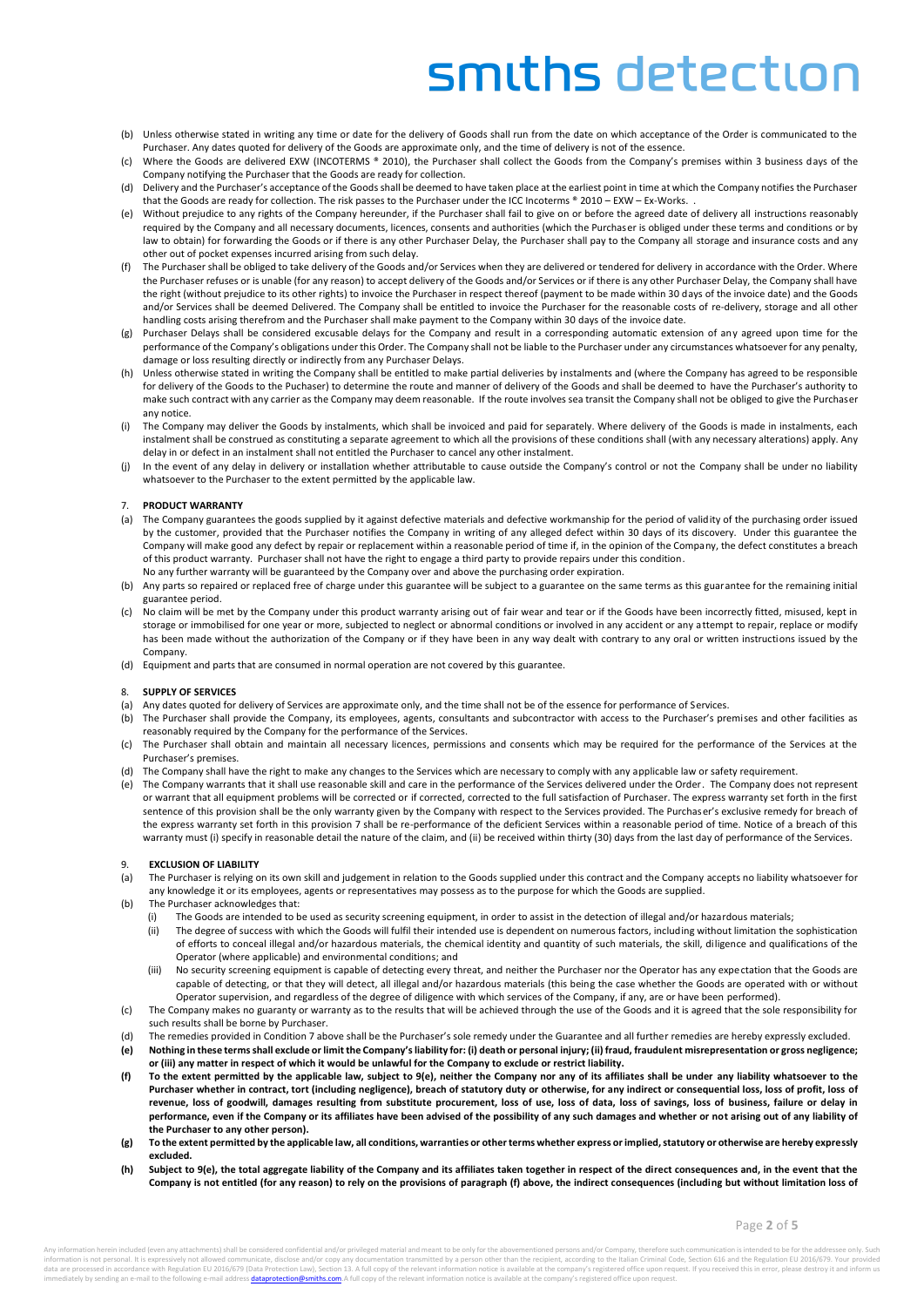**profit, revenue or goodwill and whether or not arising out of any liability of the Purchaser to any other person) resulting from any breach of contract, breach of a duty of care, statutory duty, product liability or otherwise howsoever suffered shall be limited to the lower of: (i) the amount of the Order to which the Goods and/or Services relate or (ii) £500,000, and all conditions, warranties or other terms whether express or implied, statutory or otherwise, inconsistent with provisions of this Condition are hereby expressly excluded.**

All, if any, statements, recommendations and advice given by the Company or the Company's servants or agents as to the Purchaser or its servants or agents as to any matter relating to the Goods are given without responsibility and shall not give rise to any liability whatsoever on the part of the Company and the Purchaser hereby represents and warrants to the Company that no representation has been made to it by or on behalf of the Company that has in any way induced the Purchaser to enter into the contract with the Company.

#### 10. **INDEMNITY**

To the fullest extent permitted by applicable law, the Purchaser shall indemnify the Company and its affiliates from and against any and all liabilities, costs, expenses, damages and losses suffered or incurred by the Company arising out of or in connection with: (i) any claim made against Company by a third party arising out of or in connection with the provision of Services or supply of the Goods, to the extent that such a claim arises out of the breach of contract, breach of statutory duty, negligence, or failure or delay in performance by Purchaser, its employees, agents or subcontractors: (ii) any claim made against Company by a third party for death, personal injury or damage to property arising from the Purchaser's use and/or operation of the Goods.

#### **11. EXPORT CONTROLS**

- (a) Where the supply of the Goods is subject to an application for a clearance and/or export license from any relevant governmental authority, the Purchaser shall provide in a timely manner all documentation that the Company may reasonably request in order to apply to the relevant government authorities for the relevant permissions. Any delay by the relevant governmental authorities shall be considered as a Force Majeure Event in accordance with Condition 20. In the event that any relevant government authority denies a clearance and/or export license, the Company shall be entitled to terminate the Order at its sole discretion and without any liability whatsoever to the Purchaser.
- The Purchaser acknowledges that the sale, resale or other disposition of the Goods and any related technology or documentation may be subject to the export control laws, regulations and orders of the United Kingdom, United States and/or Canada as applicable and may be subject to the export and/or import control laws and regulations of other countries. The Purchaser agrees to comply with such laws, regulations and orders and shall not permit its employees, distributors, customers, brokers, freight forwarders, and/or agents to export or re-export any of the Goods or any technology to any foreign person without complying with the applicable laws. To the fullest extent permitted by applicable law, the Purchaser shall defend, indemnify, and hold harmless the Company and its affiliates from and against any and all Losses to the extent they result from a breach of this Condition.

# 12. **INTELLECTUAL PROPERTY RIGHTS**

In the event of any claim being made or action being brought or threatened in respect of infringement of patents, copyright, trade marks, trade names, registered designs or any other intellectual property rights in respect of the Goods the Purchaser will make no admission in respect thereof and will notify the Company thereof forthwith and the Company shall be entitled to conduct all negotiations and take all necessary proceedings to dispute the same in its own name and in the name of the Purchaser and the conduct of all proceedings and negotiations shall be completely at the discretion of the Company. In such event the Purchaser will execute all such documents and do all such things and render all such assistance to the Company as the Company shall require. The Purchaser shall indemnify the Company against all costs, expenses, loss or damage incurred by the Company in respect of any claim being made or action brought or threatened as a result of work done in relation to the Goods by the Company in accordance with the Purchaser's specification or by the use to which the Goods are put by the Purchaser where such use is not in accordance with the purpose for which the Goods are designed.

#### 13. **SUB-CONTRACTS**

The Company reserves the right to sub-contract the performance of the contract or any part thereof.

# 14. **ASSIGNMENT**

The Purchaser shall not assign or transfer or purport to assign or transfer any contract to which these Conditions apply or the benefit thereof to any other person

whatsoever without the consent of the Company.

# 15. **SALES BY THE PURCHASER**

- The Purchaser undertakes to the Company that in respect of any sales of the Goods the Purchaser shall:-
- (a) maintain a record of all such sales, including dates, the names and addresses of the Purchaser's customers and product references and numbers and provide such details to the Company within 30 days of the Company's written request;
- (b) submit to the Company all complaints relating to the Goods together with all available evidence and other information relating thereto and forward to the Company for examination if necessary the Goods in respect of which complaints are made together with full identification of such Goods including product references and numbers. In the event of any dispute arising between the Purchaser and any third party in relation to the quality or characteristics of any of the Goods sold by the Purchaser, the Purchaser shall inform the Company immediately of such dispute. The Purchaser shall not admit liability or do anything which might be construed as an admission of liability nor take any proceedings in respect of, or compromise, such dispute;
- (c) provide all customers with the specification and the operator manual and (where the customer requests) service manual relating to the relevant Goods and make it clear to customers that training and service support are available directly from the Company and pass on to the Company any resultant requests;
- (d) give effect to the Company's current Conditions of Sale when selling the Goods and shall not, and shall procure that none of its employees, agents or representatives shall make any representation or statement in relation to the goods which is not contained in the Company's current Conditions of Sale;
- (e) comply with all applicable export control laws, regulations and orders; and
- indemnify the Company against all costs, expenses, loss or damage incurred by the Company as a result of any breach by the Purchaser or any of its employees, agents or representatives of any of the provisions of this Condition.

#### 16. **CONFIDENTIALITY**

The Parties agree that, in the course of performance of the contract to which these Conditions apply, it may be necessary and desirable for them to exchange confidential information. For example, all updates, repairs, replacements, fixes, modifications, and other changes to the Goods shall be considered the Company's proprietary information. To accomplish this confidentiality, the parties agree as follows: Purchaser shall not disclose confidential information of the Company to any person outside its employ, except when authorized by the Company. Purchaser shall use the same level of care in preserving the confidential nature of the confidential information as it uses to protect its own confidential information but not less than reasonable care. Purchaser shall use the Goods only for the purpose contemplated by the parties at the time of sale, and for no other purpose. Purchaser shall not: (a) reverse engineer, disassemble (except to the extent applicable laws specifically prohibit such restriction), or decompile the Goods or any portion thereof; or (b) allow or assist any third party to perform any of the foregoing.

#### **17. RETURN OF GOODS**

(a) No return of Goods for purposes of the Product Warranty or where return is otherwise expressly permitted under the Order shall be accepted by Company without a Return Material Authorization ("RMA") number, which may be issued by the Company in its sole discretion, and receipt of a duly completed Customer Declaration<br>in the Company's designated format in respect of exposure of t in the Company's designated format in respect of exposure of the Goods to hazards which is [http://www.smithsdetection.com/UK\\_terms\\_conditions.php.](http://www.smithsdetection.com/UK_terms_conditions.php) All Goods for return shall be returned freight prepaid in the manner specified in the RMA. If returned

ontel chall he considered confidential and les privileged material and meant to be easile for the abovementioned persons and les Company therefore such compunication is intended to be for the address information is not personal. It is expressively not allowed communicate, disclose and/or copy any documentation transmitted by a person other than the recipient, according to the Italian Criminal Code, Section 616 and the imately by sending an e-mail to the following e-mail address **dataprotection@smiths.com**.A full copy of the relevant information notice is available at the company's registered office upon request.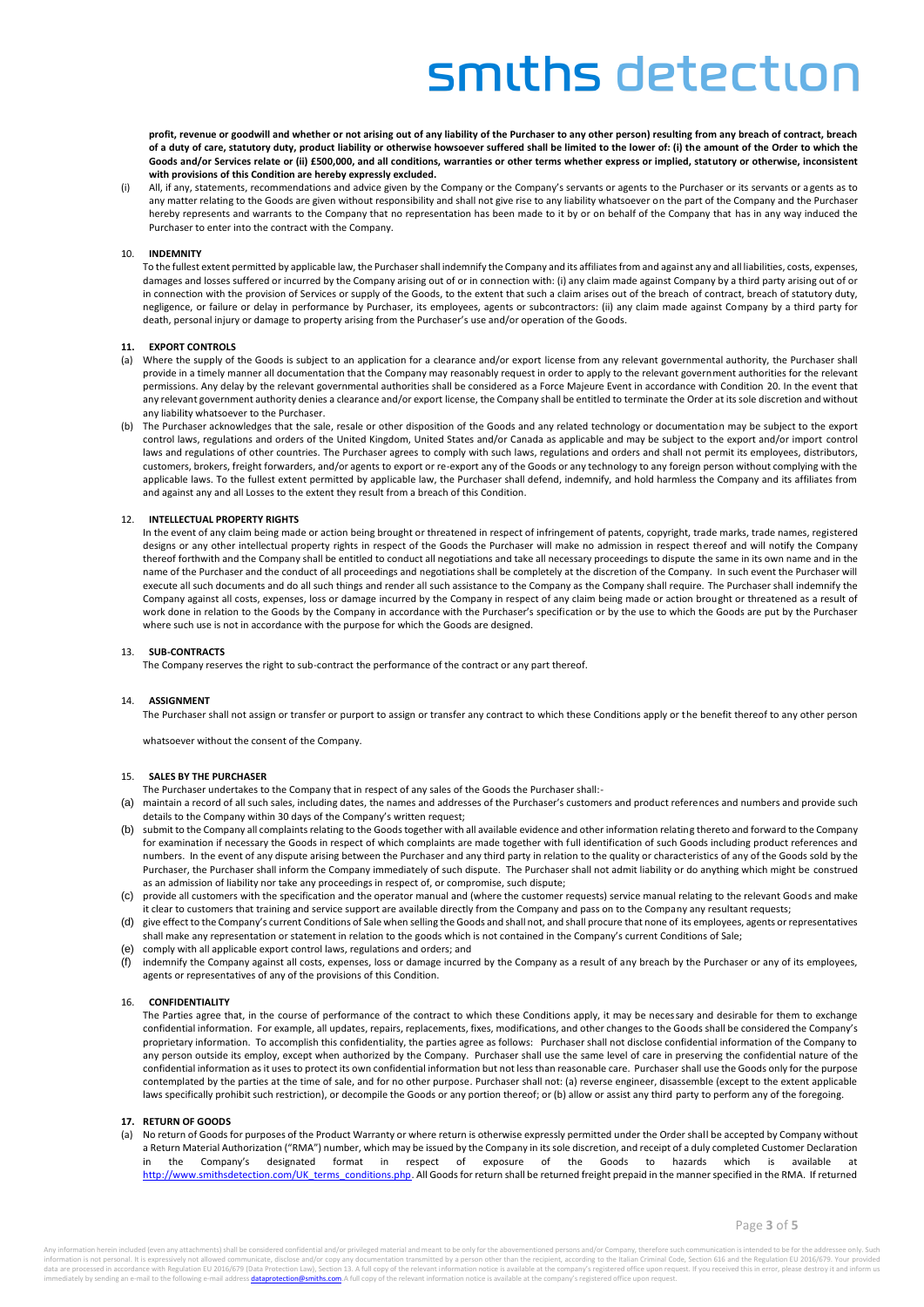Goods are claimed to be defective, a complete description of the nature of the defect must be included with the returned Goods. Goods not eligible for return shall be returned to Purchaser, freight collect.

(b) The Purchaser agrees to defend, indemnify and hold the Company, its affiliates and its and their respective officers, partners, directors, employees, agents, successors, and assigns harmless from all Losses arising out of or in connection with the exposure of the product to hazardous materials, regardless of whether or not: (i) the exposure to hazardous materials was caused by or within the control of the Purchaser; (ii) the Company was aware of such exposure; and (iii) any negligence or other fault of the Company contributed to, or is alleged to have contributed to, the Loss, except and only to the extent such Loss was adjudicated to be caused by the wilful misconduct or gross negligence of the Company.

### 18. **GOVERNING LAW AND JURISDICTION**

These Terms and Conditions of Sale (and any non-contractual obligations arising in respect of them) shall be governed by and construed in accordance with the laws of Italy. The Courts of Monza shall have exclusive jurisdiction to settle any dispute or claim arising out of or in connection with these Terms and Conditions of Sale (including non-contractual disputes and claims).

# 19. **CHANGES AND TERMINATION**

- (a.) Company shall have the right, in its sole discretion, to terminate the Order or a portion of it , with 3 Months of notice if: (i) Spare parts of obsolete units ( over 10 years of aging ) are no longer available.
	- (ii) Spare parts consumption ( failure ) is not compliant with the project specification related to the failure rate of each specific product.
- (a) Company shall have the right, in its sole discretion, to terminate the Order if the Purchaser:
- is unable to pay its debts as and when they become due;
- (ii) suspends, ceases or threatens to cease carrying on all or substantially the whole of its business;
- (b) On termination of the Order for any reason, the Purchaser shall immediately pay to the Company all of the Company's outstanding unpaid invoices, and in respect of Goods and/or Services supplied for which no invoice has been submitted, the Company shall submit an invoice which shall be payable by the Purchaser immediately on receipt. The accrued rights and remedies of the Company at termination shall not be affected, including the right to claim damages in respect of any breach which existed at or before the date of termination.
- (c) Purchaser may make a written request for amendment or modification of the Order. If a request for amendment or modification is accepted by the Company, and any changes cause an increase or decrease in the cost of, or the time required for, the performance of any work under the Order an equitable adjustment shall be made in the price or delivery schedule, or both, and the Order shall be modified in writing accordingly. Wherever the cost of property made obsolete as a result of the change is included in the price adjustment, Purchaser shall have the right to prescribe the manner of disposition of such property.
- (d) The Purchaser is not entitled to cancel or terminate the Order without the Company's prior written approval, which shall be subject to the Company's sole discretion. If Purchaser's written request for termination is accepted by the Company, equitable provision shall be made to the Company for a recoupment of all costs incurred under the Order and for reasonable overhead and profit based on time and costs expended. The Order shall continue in effect until such time as payment is received
- (e) If the Purchaser fails to take delivery of the Goods and such failure continues for a period of more than one month beyond the agreed delivery date, the Company may treat such failure as a request of termination of the Order and dispose of the Goods as it sees fit. In such event, the Company shall be entitled to recover all costs incurred under the Order and for reasonable overhead and profit based on time and costs expended.
- If the Order refers to or contains separately priced line items for training and/or other Services, the Purchaser shall forfeit any related advance payment(s), or where no advance payment has been made, be charged a cancellation fee of not less than 30% of the relevant line item price in the event that the Purchaser cancels such Services.
- Purchaser shall be entitled to terminate the Order, or a part of it, by giving the Company notice in writing. Such notice must be sent at least ninety (90) days prior to the end of the calendar year in which it is given, in which case the Order, or the relevant part thereof, shall terminate at the end of the calendar year in which such notice is given. Notwithstanding the provisions of paragraph 'd' above, termination of the Order in accordance with this paragraph 'g', shall not render the Purchaser liable to any further payment.

#### 20. **FORCE MAJEURE**

The Company shall not be liable to the Purchaser for any loss or damage arising due to delay or non-performance of its obligations under this Agreement arising from any cause beyond its reasonable control including, without limitation, any of the following: act of God, exceptional adverse weather conditions, flood, lightening or fire (except if the cause of fire originates from the Goods), strike or lockout, terrorist and/or insurgent activity, armed conflict, large scale organized criminal activity, the act or omission of Government or administrative or other competent authority, war, military operations or riot. The Company shall be permitted to suspend its obligations under the Order for the duration of any force majeure event.

#### 21. **INSTALLATION OF THE GOODS**

- (a) Where the Company has agreed to install the Goods, the Purchaser shall at its own cost prepare the site on which the Goods are to be installed in accordance with the specifications furnished by the Company for this purpose and, in accordance with such specifications, provide such equipment (including without limitation, any equipment necessary to unload the Goods) and carry out such works to the site as may be necessary to enable the Company to install the Goods and if it shall fail so to prepare the site and provide such equipment and carry out such works before the agreed delivery date the Purchaser shall indemnify the Company for all costs and charges incurred by the Company (including storage and transportation costs) as a result of such failure.
- (b) When the Goods shall have been installed at the site, tested and shown to be operating to the satisfaction of the Company, the Purchaser shall be deemed to have accepted the Goods unless the Company has been notified to the contrary in writing by the Purchaser within three business days of completion of such testing (the "Notice"). The Purchaser shall not give and shall be deemed not to have given the Notice unless the Purchaser has found a substantial defect in the Goods. If the Company is so notified, the Company shall use its reasonable effort to remedy any such defect within a reasonable time and the Purchaser shall be deemed to have accepted the Goods within seven days of such defect being remedied.
- Purchaser Delays shall be considered excusable delays for the Company and result in a corresponding automatic extension of any agreed upon time for the performance of the Company's obligations under this Order. The Company shall not be liable to the Purchaser under any circumstances whatsoever for any penalty, damage or loss resulting directly or indirectly from any Purchaser Delays.

#### 22. **SOFTWARE**

To the extent that the Goods contain or are software, Company hereby grants to Purchaser a non-exclusive, non-transferable, personal license to use the software and related documentation solely with the Goods. Purchaser's use of the Goods conclusively evidences its acceptance of this license and these Terms and Conditions, including this Condition **Errore. L'origine riferimento non è stata trovata.**. Title to the software shall at all times remain with Company. Purchaser agrees that the software, all enhancements, related documentation, and derivative works are, and will remain, the sole property of the Company and includes valuable trade secrets. Purchaser agrees to treat the software and related documentation as confidential and to not copy, reproduce, sub-license, or otherwise disclose the software and related documentation to third parties. Purchaser agrees to not disassemble, decompile, reverse engineer, create derivative works from, attempt to derive the source code or otherwise translate, customize, localize, modify, add to, or in any way alter, rent, or loan the software or related documentation.

#### 23. **COMPLIANCE AND ETHICS**

The Company is an Equal Opportunity Employer and is committed to conducting its business ethically and lawfully. To that end the Company, maintains a Code of Business Ethics and mechanisms for reporting unethical or unlawful conduct. The Company expects that the Purchaser also will conduct its business ethically and lawfully. The Company's Code of Business Ethics is available at [http://www.smiths.com/responsibility-code-of-business-ethics.aspx.](http://www.smiths.com/responsibility-code-of-business-ethics.aspx)

#### 24. **"MODEL 231" - LEGISLATIVE DECREE 231/2001**

un attachmentel chall he considered confidential and for minileged material and meant to be easily car be abovementioned persons and for Company, therefore such communication is intended to he for the addresses only. Such information is not personal. It is expressively not allowed communicate, disclose and/or copy any documentation transmitted by a person other than the recipient, according to the Italian Criminal Code, Section 616 and the diately by sending an e-mail to the following e-mail address **dataprotection@smiths.com**. A full copy of the relevant information notice is available at the company's registered office upon reques